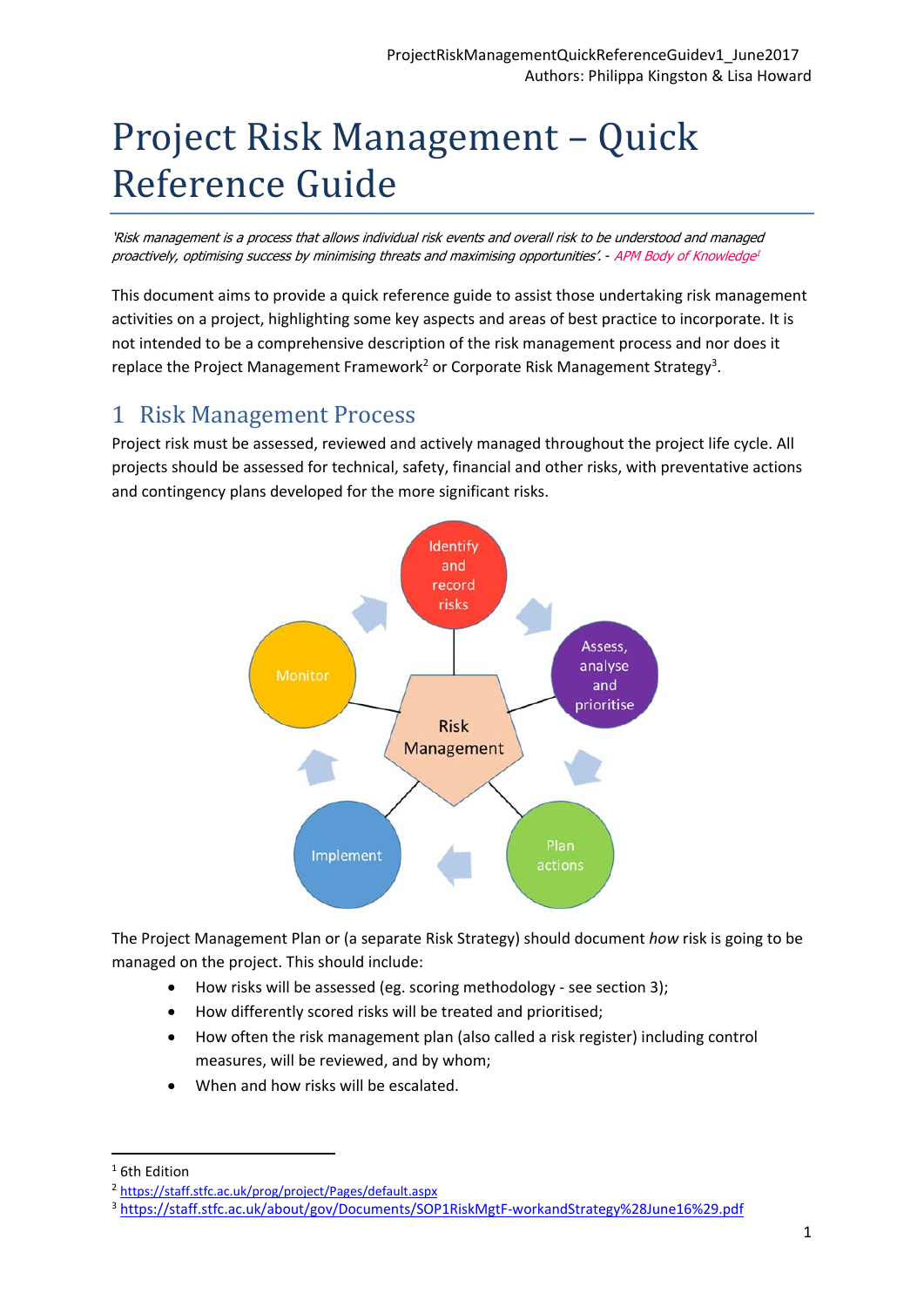## 2 Identify and record risks

A risk is "an uncertain event or set of circumstances that, should it occur, will have an effect<sup>4</sup> on achievement of one or more objectives" - APM Body of Knowledge

#### 2.1 Risk Identification

Risks can be identified at any time during the project life cycle as risk management is a continuous and ongoing process.

During the **conception phase**, it is important to consider the events that could prevent the project from achieving its overarching objectives; this could help decision makers determine if the project is feasible.

In the **definition phase,** once project objectives are defined in the project management plan, risks to



achieving these objectives must be carefully identified. A risk identification session could be a workshop with the project team facilitated by an impartial person or the project manager.

Risks should continue to be identified throughout the **implementation phase** either through regular project reviews or in specific risk meetings (recommended for more complex projects). Everyone involved in the project should be encouraged to highlight risks and suggest solutions.

Identified risks should be logged in a risk management plan (risk register). Once risks have been added to the document it should remain a live document throughout the project lifecycle being reviewed regularly and updated as things inevitably change.

#### 2.2 Describing risks

Clear risk descriptions are vital to:

- fully understand the risk, resulting in a better assessment of the potential impact and the possible solutions;
- communicate effectively with stakeholders, minimising the chance of misinterpretation.

To clearly describe a risk there are three aspects that need to be included in the statement: the cause, risk and effect:



 $4$  Note that this definition of a risk does not refer only to negative effects. A risk can be either a threat (negative effect on objectives if occurs) or an opportunity (positive effect on objectives if occurs). The rest of this guidance note concentrates on management of threats however best practice project risk management should include the same process for opportunities, discussed further in section 6.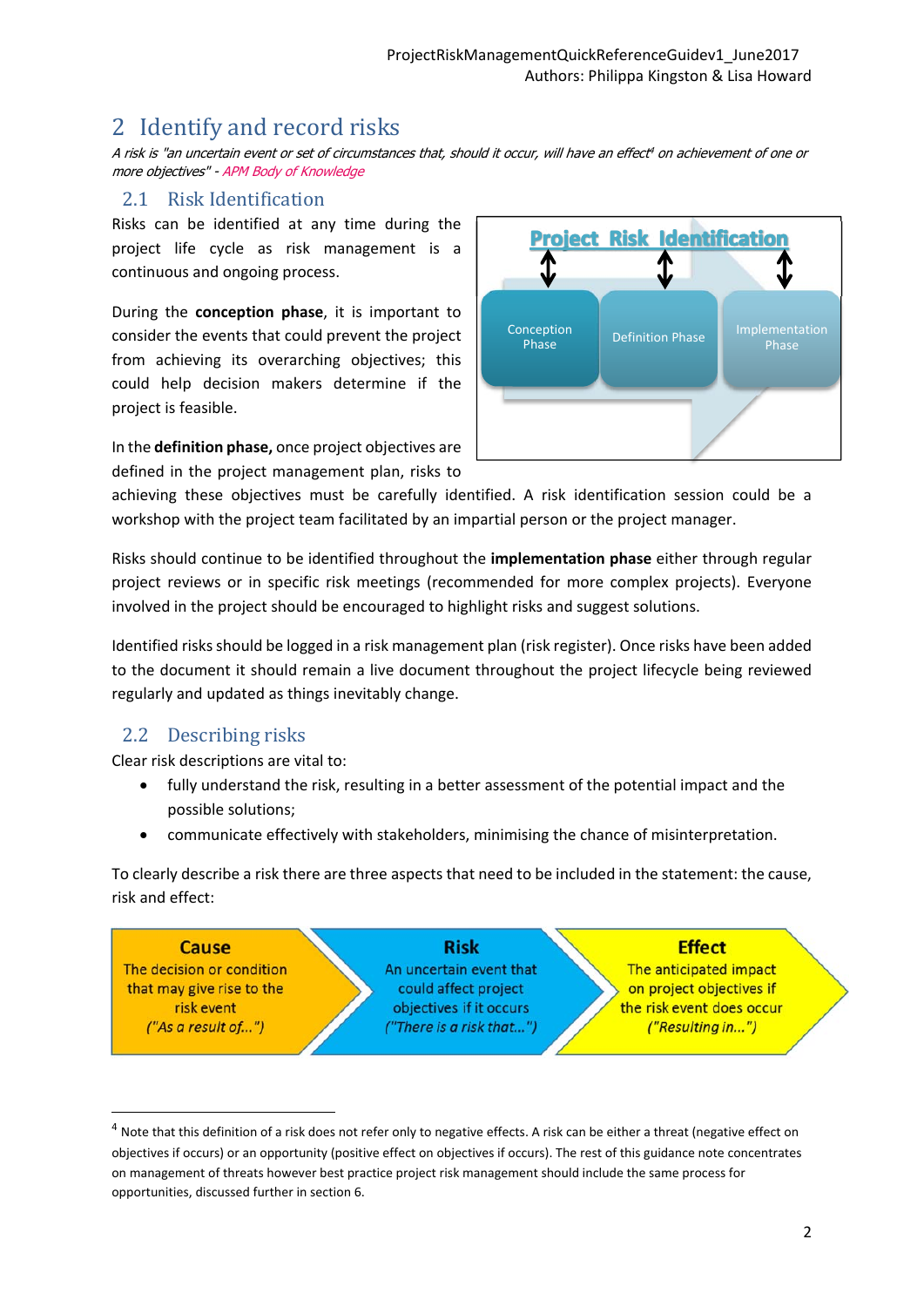# 3 Analysing and prioritising risks

The methodology for scoring risks should be defined and agreed with the Project Sponsor/Board. This avoids differing interpretations and helps prioritise risks, therefore optimising effort to focus on mitigating the most severe threats. A useful tool for this is to agree scoring criteria, noting that:

- The level of detail should be proportionate to the complexity and value of the project
- The exact criteria should be tailored to the project's specific circumstances, taking into account things like risk appetite (how much risk the organisation is prepared to accept on the project) and the specific constraints (eg. on this project is meeting the schedule more important than coming in on budget or vice versa?)
- It may also be useful to incorporate risk proximity into your scoring and prioritisation ie. how soon is the risk likely to be realised if it is not mitigated.
- Assessment of project risk will also feed into the corporate risk management process using the categorisation criteria set out in the corporate risk management strategy.

| <b>Qualitative</b> | <b>Definition</b>                           |  |
|--------------------|---------------------------------------------|--|
| <b>Description</b> | Estimated likelihood of the risk occurring: |  |
| Very unlikely      | $< 20\%$ .                                  |  |
| Unlikely           | >= 20% but <40%                             |  |
| Moderate           | >=40% but <60%                              |  |
| Likely             | > =60% but <80%                             |  |
| Very likely        | $>= 80\%$                                   |  |

#### 3.1 Example: probability scoring criteria

#### 3.2 Example: impact scoring criteria

|                                          | <b>Definition</b>                           |                                                                              |                                                                                                                       |                                                         |  |
|------------------------------------------|---------------------------------------------|------------------------------------------------------------------------------|-----------------------------------------------------------------------------------------------------------------------|---------------------------------------------------------|--|
| <b>Qualitative</b><br><b>Description</b> | Estimated impact if the risk does occur to: |                                                                              |                                                                                                                       |                                                         |  |
|                                          | Cost                                        | Schedule                                                                     | Quality                                                                                                               | Reputation                                              |  |
| Very low                                 | $0-1%$ over<br>budget                       | Cannot deliver activity to<br>plan, no impact on overall<br>task.            | Minimal or no consequence to<br>quality of output.                                                                    | Short term / local damage to<br>project reputation.     |  |
| Low                                      | 1-5% over<br>budget                         | Cannot deliver task to plan,<br>no impact on interim<br>milestones.          | Minor reduction in quality, can<br>be tolerated with little or no<br>impact on<br>stakeholder/customer<br>acceptance. | Medium term / damage to<br>departmental reputation.     |  |
| Moderate                                 | 5-10% over<br>budget                        | Cannot meet an interim<br>milestone, no impact on<br>key/customer milestones | Quality of significant elements<br>of output reduced; complicates<br>stakeholder/customer<br>acceptance.              | Long term/ damage to<br>departmental reputation.        |  |
| High                                     | 10-15%<br>over budget                       | No float remaining for one or<br>more key/customer<br>milestone.             | Quality of final output reduced;<br>does not meet stakeholder/<br>customer expectations.                              | Long term / national damage to<br>STFC reputation.      |  |
| Very high                                | >15%<br>over budget                         | Cannot meet a key/customer<br>milestone                                      | Quality of final output severely<br>reduced; significantly falls short<br>or stakeholder/customer<br>expectations.    | Long term / international<br>damage to STFC reputation. |  |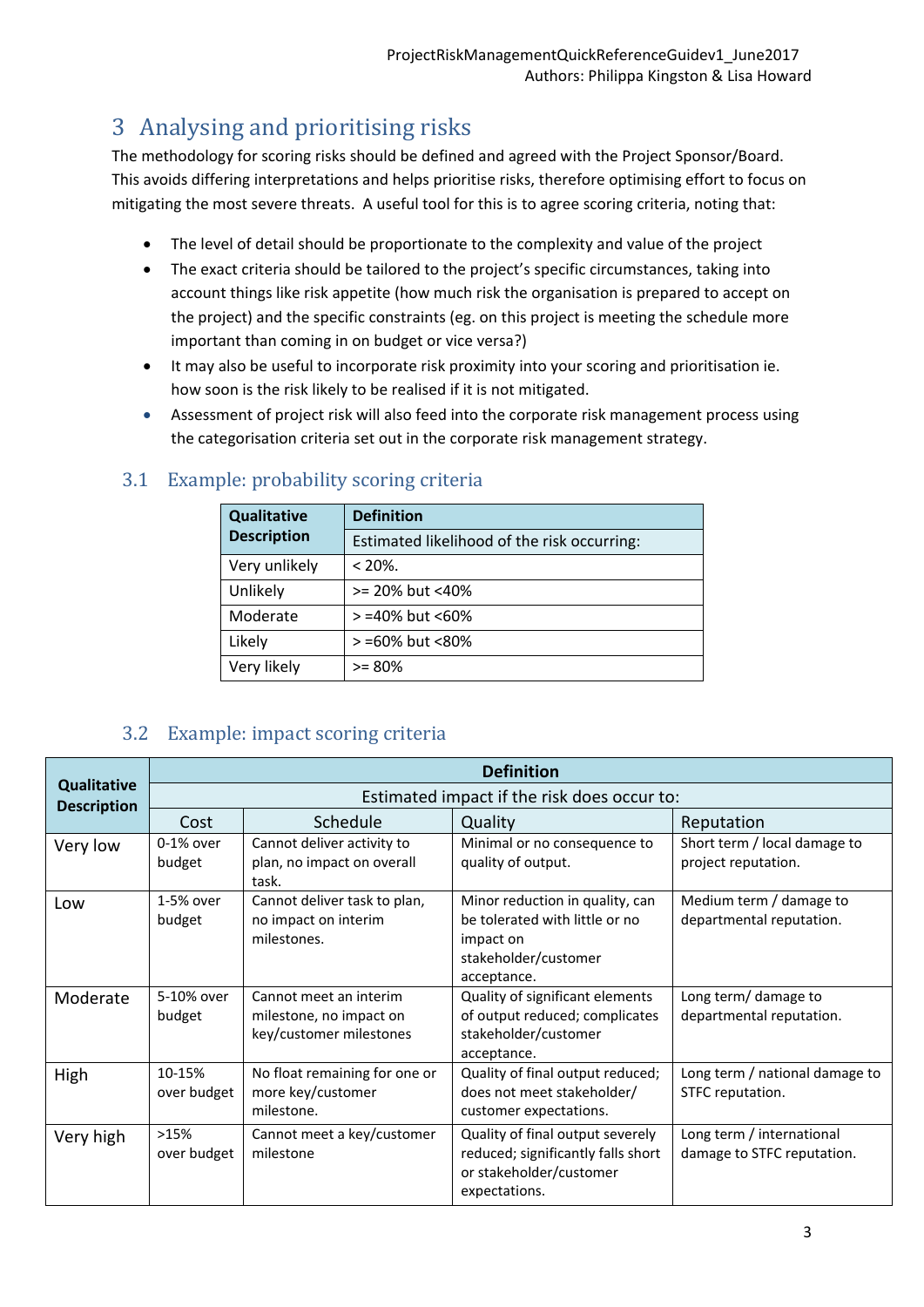|             |               |       |          |     | Impact   |      |           |
|-------------|---------------|-------|----------|-----|----------|------|-----------|
|             |               |       | Very low | Low | Moderate | High | Very high |
|             |               | Score |          |     |          |      |           |
|             | Very likely   |       |          | 10  | 15       | 20   | 25        |
|             | Likely        |       |          | 8   | 12       | 16   | 20        |
|             | Moderate      |       | 3        | h   | 9        | 12   | 15        |
| Probability | Unlikely      |       |          |     | ь        |      | 10        |
|             | Very unlikely |       |          |     | 3        |      | 5         |

When defining the scoring grid keep in mind the calculation that the STFC risk register template performs to generate the RAG status in order to develop criteria that give a sensible spread:

#### 3.3 Quantification of risk

STFC's Project Management Framework includes the need to calculate an agreed amount of contingency and/or working margin as a direct result of risk analysis<sup>5</sup>. To do this the cost impact of risks must be quantified to at least the same level of detail required to score risks in a consistent and defined way as described in 3.2. For some projects this level of quantification is sufficient however in other cases, particularly on larger or more complex projects, putting more effort into detailed risk quantification can enable the application of more sophisticated risk analysis techniques such as Monte Carlo analysis<sup>6</sup> which can be used to calculate the likelihood of meeting the project budget or completion date.

## 4 Plan response

Once risks have been assessed, proportionate mitigation actions and control measures should be planned. The aim of the planned action should be to respond in the most appropriate way to achieve one of the following responses:

| <b>Threat responses</b> |                                                                                                                                                                                                                                                                                                                                                                                           |
|-------------------------|-------------------------------------------------------------------------------------------------------------------------------------------------------------------------------------------------------------------------------------------------------------------------------------------------------------------------------------------------------------------------------------------|
| Avoid                   | This response aims to eliminate the possibility of the risk occurring. The<br>controls or mitigating actions undertaken should aim to reduce the<br>likelihood of the risk occurring to zero. This will not be possible for many<br>risks but some specific risk events can be eliminated with this strategy.                                                                             |
| Reduce                  | A common response to threats, this strategy identifies specific steps or<br>actions that will reduce the overall score for the risk by:<br>• Reducing the likelihood of the risk occurring, or<br>• Reducing the impact of the risk if it does occur, or<br>• A combination of the two.                                                                                                   |
| Transfer                | This strategy is used when the risk can be transferred to another activity or<br>entity. A common example is purchasing insurance against a risk event.                                                                                                                                                                                                                                   |
| Tolerate                | Tolerate/accept the risk, no mitigation actions put in place. May be<br>appropriate for low risks or where it is more cost or schedule effective to<br>continue without specific mitigation effort. Allows a conscious, documented<br>decision to be made to take no action to mitigate the risk, whilst still<br>recording it on the risk register for regular review in case of change. |

<sup>5</sup> The STFC Project Management Framework v3, page 26: https://staff.stfc.ac.uk/prog/project/Pages/default.aspx

 $6$  Monte Carlo analysis can be used to determine the most likely impact of all the identified risks by running numerous simulations using different risk realisation scenarios. This identifies the range of possible outcomes, with confidence levels calculated for each outcome.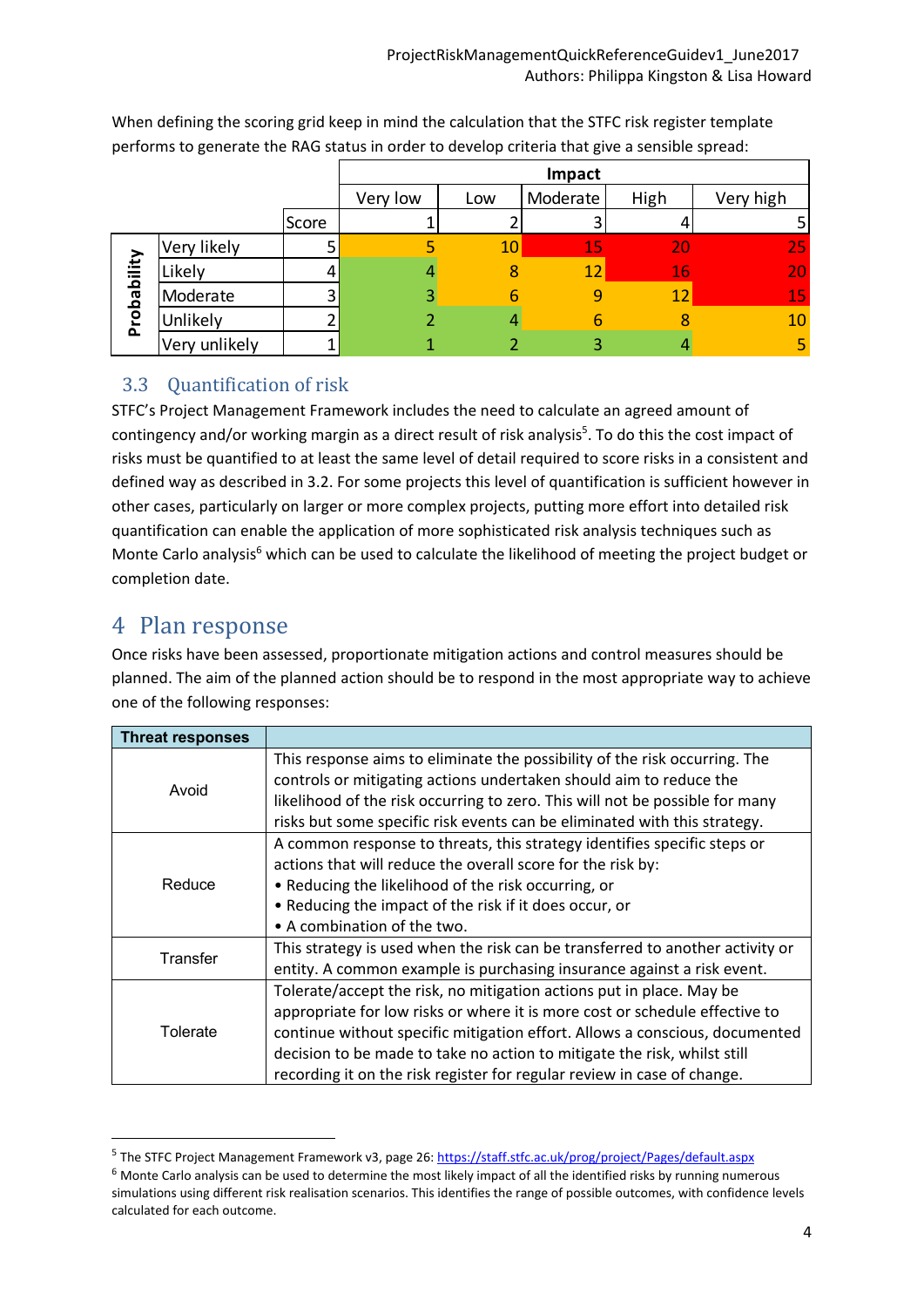- It may be appropriate for low (green) risks to be accepted and no action planned in order to focus effort on mitigating the most significant threats;
- Planned actions should have a specific owner (who may be different to the risk owner) and a timeframe for completion;

## 5 Implement & Monitor

Once the planned control measures and mitigation actions are implemented, their effectiveness, should be regularly reviewed (at an interval specified in the Project Management Plan) to ensure that they are having the intended effect and allow re‐planning if additional action is needed.

The full risk register should also be regularly reviewed with new risks identified and updates made to any risks which have changed. The frequency of this review and who undertake it should be documented in the Project Management Plan as described in section 1.

Active risks and their management should be a key element of project reporting both to help the Project Manager best understand and manage risks to the project and to effectively communicate these risks to the Project Sponsor and other stakeholders (eg. Project Review Committee, Audit committee, Executive Board), including escalating risks to the Project Sponsor where appropriate (see Section 6).

## 6 Roles & Responsibilities

Each risk should have the following roles assigned:

| <b>Specific Risk Management Roles</b> |                                                                           |  |
|---------------------------------------|---------------------------------------------------------------------------|--|
| <b>Risk Owner</b>                     | The risk owner is the individual who is ultimately accountable for the    |  |
|                                       | effective management of that risk - see assigning ownership section 6.1.  |  |
|                                       | The risk owner could be the Project Manager, Project Sponsor or another   |  |
|                                       | senior project stakeholder as appropriate.                                |  |
| <b>Risk Manager</b>                   | The risk manager is responsible for day to day management of the risk     |  |
|                                       | and is the first point of reference to review and update risks. The risk  |  |
|                                       | manager may be the same individual as the risk owner or a separate        |  |
|                                       | person.                                                                   |  |
| <b>Action Owner</b>                   | This is the person given responsibility of delivering one or more actions |  |
|                                       | associated with the risk.                                                 |  |

Risk Management is not the responsibility of one individual but of the collective project team. It is crucial that senior stakeholders are involved in risk management both in terms of being kept informed and taking ownership of risks that are outside of the control of the Project Manager.

| Project Team roles in risk management |                                                                         |  |
|---------------------------------------|-------------------------------------------------------------------------|--|
|                                       | All members of the board should be risk aware; they should encourage    |  |
| <b>Project Board Member</b>           | an open and honest risk approach from the project team. The board       |  |
| (if applicable)                       | members should be aware of the risk process and the risk scoring grid.  |  |
| <b>Project Sponsor</b>                | The Project Sponsor should be involved in the risk management process.  |  |
|                                       | They would usually be the risk owner for risks to the business case, as |  |
|                                       | they are accountable for benefits realisation, and for risks that the   |  |
|                                       | Project Manager escalates to them where they are outside of the Project |  |
|                                       | Manager's control.                                                      |  |